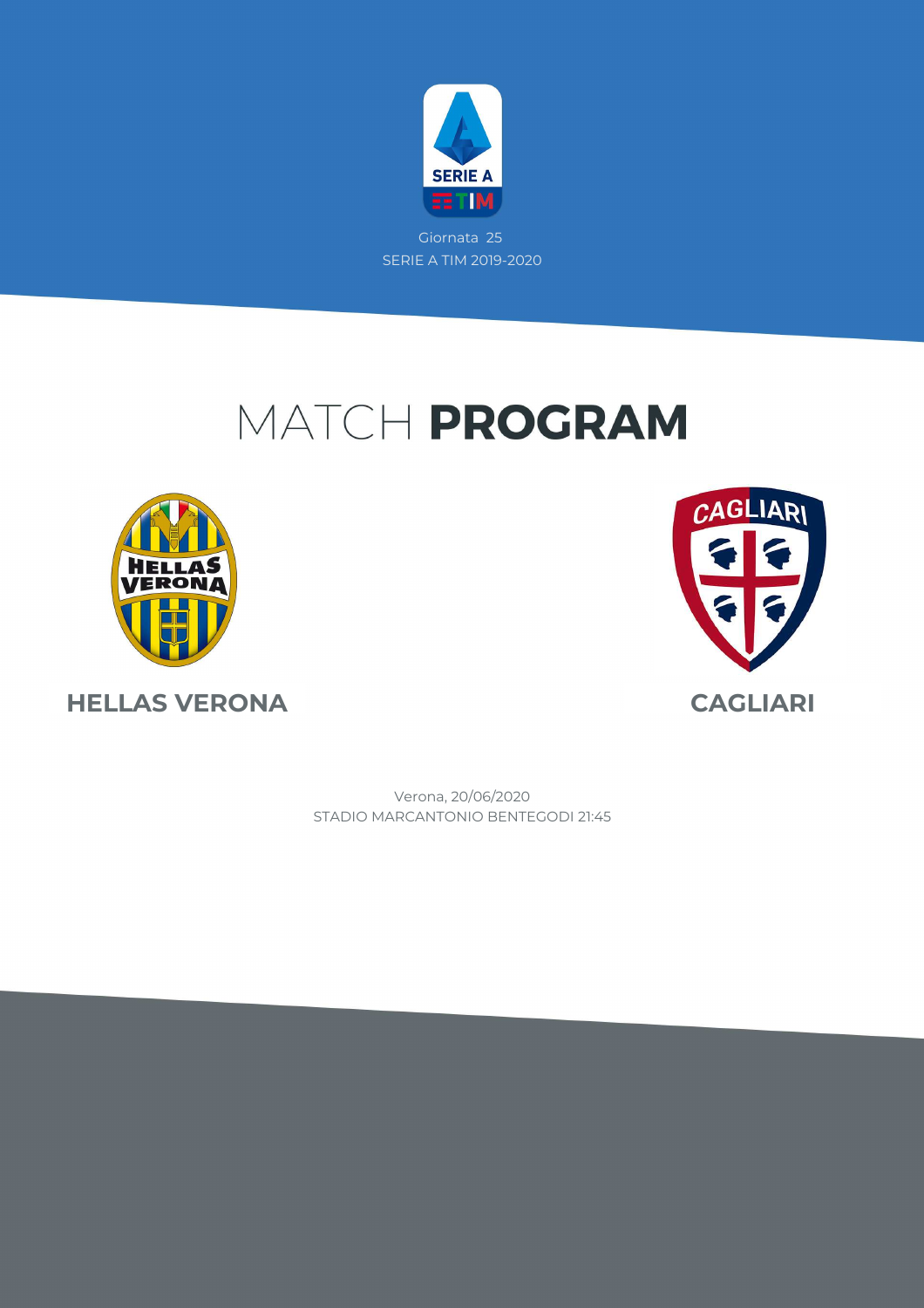



#### **HELLAS VERONA vs CAGLIARI**

STADIO MARCANTONIO BENTEGODI 21:45 Verona, 20/06/2020



### **RISULTATI STAGIONALI**

| <b>TOTALI</b>         | PTI | <b>GIOC</b> | <b>VINTE</b> | <b>NULLE</b> | <b>PERSE</b> | <b>GF</b> | GS | <b>DIFF.RETI</b>            |
|-----------------------|-----|-------------|--------------|--------------|--------------|-----------|----|-----------------------------|
| <b>HELLAS VERONA</b>  | 35  | 25          | 9            | 8            | 8            | 29        | 26 | $+3$                        |
| <b>CAGLIARI</b>       | 32  | 25          | 8            | 8            | 9            | 41        | 40 | $+1$                        |
| <b>CASA/TRASFERTA</b> | PTI | <b>GIOC</b> | <b>VINTE</b> | <b>NULLE</b> | <b>PERSE</b> | <b>GF</b> | GS | <b>MEDIA</b><br><b>GOAL</b> |
| <b>HELLAS VERONA</b>  | 21  | 12          | 6            | 3            | 3            | 17        | 12 | 1.4                         |
| <b>CAGLIARI</b>       | 15  | 12          | 3            | 6            | 3            | 16        | 17 | 1.3                         |

### **ULTIMI PRECEDENTI**

| 2019-20 6 \ C  | <b>CAGLIARI</b>                             | <b>HELLAS VERONA</b>                                         |         |
|----------------|---------------------------------------------|--------------------------------------------------------------|---------|
| 29/09/2019     | <b>29'(1°T) L. CASTRO</b>                   | 21'(2°T) D. FARAONI                                          | $1-1$   |
| 2017-18 31 \ G | <b>HELLAS VERONA</b>                        | <b>CAGLIARI</b>                                              |         |
| 08/04/2018     | 36'(1 <sup>°</sup> T) ROMULO                |                                                              | $1-0$   |
| 2017-18 12 \ G | <b>CAGLIARI</b>                             | <b>HELLAS VERONA</b>                                         |         |
| 05/11/2017     | 28'(1°T) L. CEPPITELLI, 40'(2°T) P. FARAGO' | 6'(1 <sup>°</sup> T) B. ZUCULINI                             | $2 - 1$ |
| 2014-15 25 \ G | <b>CAGLIARI</b>                             | <b>HELLAS VERONA</b>                                         |         |
| 01/03/2015     | 45'(2 <sup>°</sup> T) D. CONTI              | 9'(1 <sup>°</sup> T) L. TONI, 11'(2 <sup>°</sup> T) J. GOMEZ | $1-2$   |
| 2014-15 6 \ C  | <b>HELLAS VERONA</b>                        | <b>CAGLIARI</b>                                              |         |
| 04/10/2014     | 44'(2°T) P. TACHTSIDIS                      |                                                              | $1-0$   |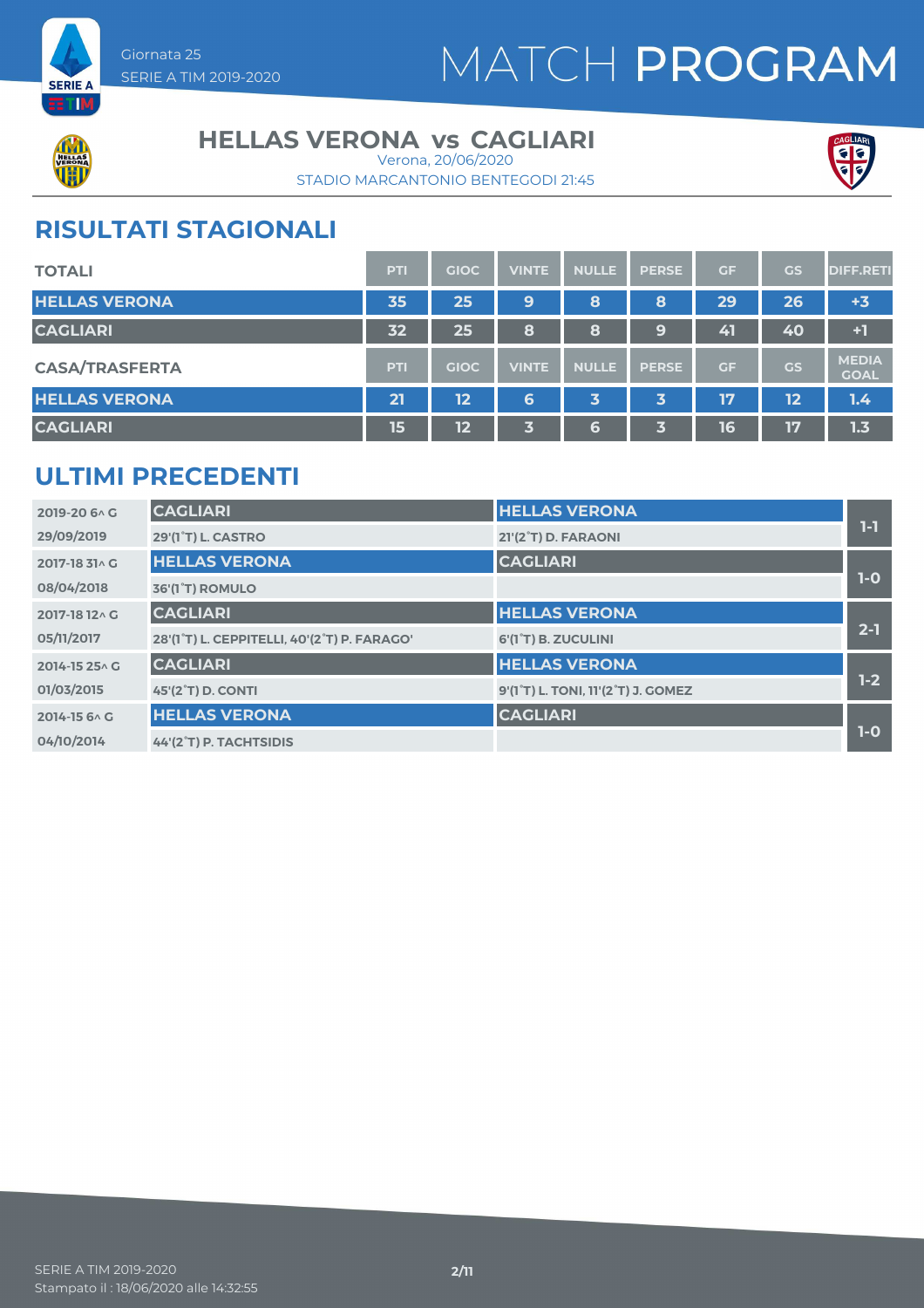

# MATCH PROGRAM



#### **HELLAS VERONA vs CAGLIARI**

STADIO MARCANTONIO BENTEGODI 21:45 Verona, 20/06/2020



### **ROSA DELLE SQUADRE**

| <b>HELLAS VERONA</b>               | <b>PRES. A</b><br><b>GOL A</b> |                | <b>GOL 2019-20</b> | <b>PRES. 2019-20</b> | MIN. 2019-20 |
|------------------------------------|--------------------------------|----------------|--------------------|----------------------|--------------|
| <b>PORTIERI</b>                    |                                |                |                    |                      |              |
| <b>1 MARCO SILVESTRI</b>           | 30                             | 38             | 26                 | 25                   | 2410         |
| <b>22 ALESSANDRO BERARDI</b>       | $\mathbf{O}$                   | $\mathbf{O}$   | $\mathbf 0$        | $\Omega$             | $\mathbf{O}$ |
| <b>77 DORIAN JERZY CIEZKOWSKI</b>  | $\mathbf 0$                    | $\mathbf 0$    | $\mathbf 0$        | $\mathbf 0$          | O            |
| <b>96 BORIS RADUNOVIC</b>          | $\mathbf{1}$                   | L              | $\mathbf 0$        | $\mathbf 0$          | $\mathbf 0$  |
| <b>DIFENSORI</b>                   |                                |                |                    |                      |              |
| <b>5 DAVIDE FARAONI</b>            | 82                             | 6              | 3                  | 24                   | 2313         |
| <b>6 MATTEO LOVATO</b>             | $\Omega$                       | $\Omega$       | $\Omega$           | $\Omega$             | $\Omega$     |
| <b>13 AMIR RRAHMANI</b>            | 25                             | $\mathbf 0$    | $\mathbf 0$        | 25                   | 2392         |
| <b>15 SALVATORE BOCCHETTI</b>      | 76                             | $\mathbf{I}$   | $\Omega$           | 5                    | 326          |
| <b>21 KORAY GUNTER</b>             | 36                             | $\mathbf 0$    | $\mathbf 0$        | 22                   | 1989         |
| 23 FEDERICO DIMARCO                | 30                             | L              | $\mathbf 0$        | 4                    | 47           |
| <b>24 MARASH KUMBULLA</b>          | 18                             | L              | I.                 | 18                   | 1545         |
| 27 PAWEL DAWIDOWICZ                | 14                             | L              | L                  | 14                   | 703          |
| <b>33 ALAN EMPEREUR</b>            | 3                              | $\mathbf 0$    | $\mathbf 0$        | 3                    | 247          |
| <b>39 DESTINY UDOGIE</b>           | $\Omega$                       | $\mathbf 0$    | $\Omega$           | $\mathbf 0$          | $\mathbf 0$  |
| 98 CLAUD ADJAPONG                  | 34                             | $\overline{2}$ | $\mathbf 0$        | $\overline{2}$       | 107          |
| <b>CENTROCAMPISTI</b>              |                                |                |                    |                      |              |
| 4 MIGUEL VELOSO                    | 136                            | 5              | $\overline{2}$     | 21                   | 1832         |
| <b>7 EMMANUEL BADU</b>             | 174                            | 10             | $\mathbf{O}$       | 4                    | 48           |
| 8 VALENTIN EYSSERIC                | 33                             | L.             | $\mathbf 0$        | 3                    | 56           |
| <b>14 VALERIO VERRE</b>            | 77                             | $\overline{3}$ | 3                  | 23                   | 1437         |
| <b>18 LUCAS FELIPPE NASCIMENTO</b> | $\mathbf 0$                    | $\mathbf 0$    | $\mathbf 0$        | $\mathbf 0$          | $\mathbf 0$  |
| <b>19 BOGDAN JOCIC</b>             | $\mathbf{O}$                   | $\mathbf 0$    | $\mathbf{O}$       | $\mathbf 0$          | $\mathbf{O}$ |
| <b>20 MATTIA ZACCAGNI</b>          | 32                             | L.             | I.                 | 23                   | 1654         |
| <b>25 ANDREA DANZI</b>             | 6                              | $\mathbf 0$    | $\mathbf{O}$       | L.                   | 4            |
| <b>32 MATTEO PESSINA</b>           | 36                             | 3              | 3                  | 24                   | 1844         |
| <b>34 SOFYAN AMRABAT</b>           | 23                             | $\mathbf 0$    | $\mathbf 0$        | 23                   | 2065         |
| <b>88 DARKO LAZOVIC</b>            | 127                            | 6              | I.                 | 25                   | 2348         |
| <b>ATTACCANTI</b>                  |                                |                |                    |                      |              |
| 9 MARIUSZ STEPINSKI                | 70                             | 13             | $\overline{2}$     | 13                   | 566          |
| <b>10 SAMUEL DI CARMINE</b>        | 14                             | $\overline{3}$ | 3                  | 12                   | 841          |
| <b>11 GIAMPAOLO PAZZINI</b>        | 378                            | 115            | 4                  | 10                   | 214          |
| <b>16 FABIO BORINI</b>             | 81                             | 15             | $\overline{2}$     | 7                    | 378          |
| 29 EDDIE SALCEDO                   | $12 \overline{ }$              | L.             | L                  | 10                   | 485          |
| <b>STAFF TECNICO</b>               |                                |                |                    |                      |              |
| <b>Allenatore</b>                  | <b>IVAN JURIC</b>              |                |                    |                      |              |

**Diffidato**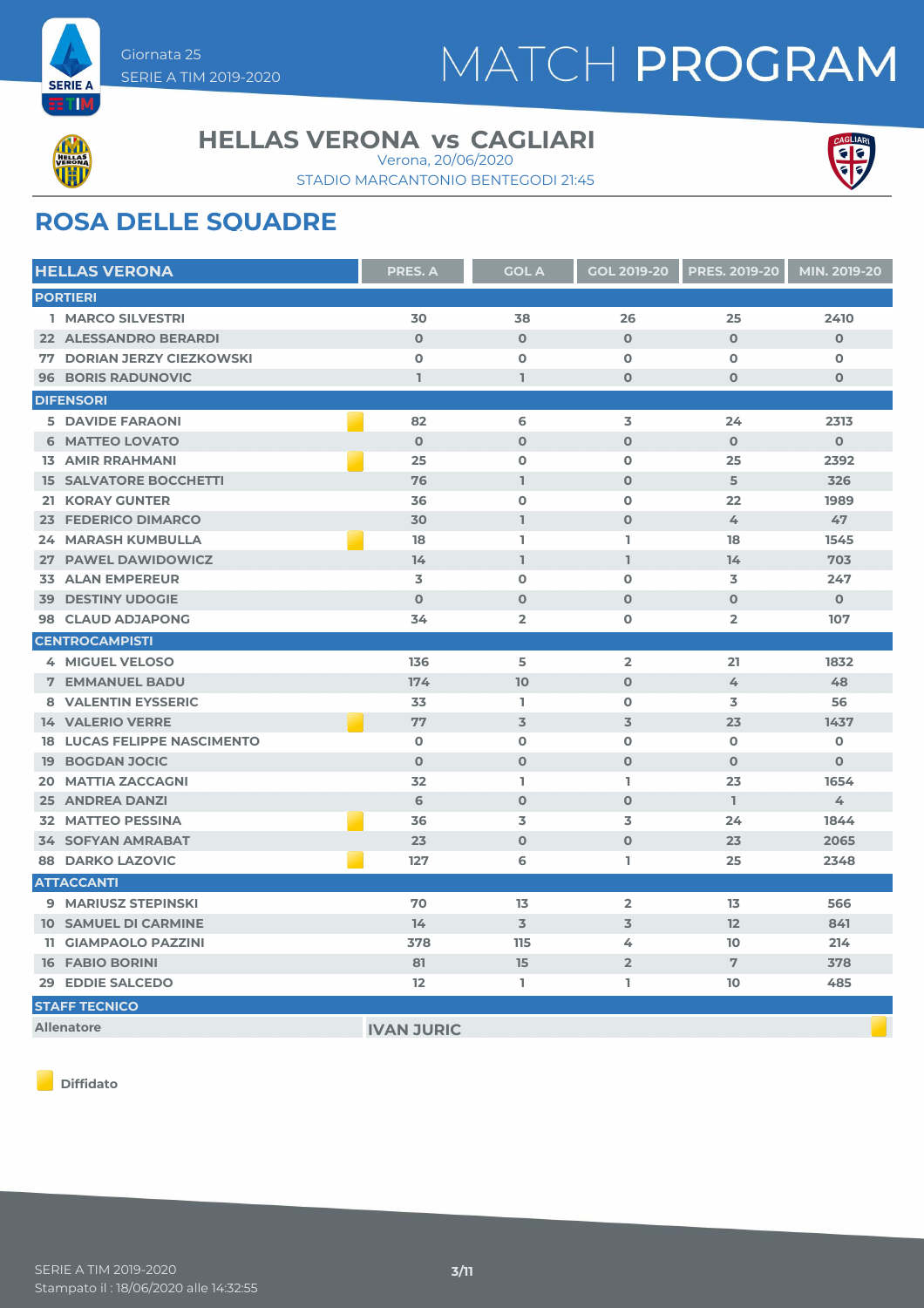

# MATCH PROGRAM



#### **HELLAS VERONA vs CAGLIARI**

Verona, 20/06/2020



STADIO MARCANTONIO BENTEGODI 21:45

| <b>CAGLIARI</b>                   | <b>PRES. A</b>      | <b>GOL A</b>   | <b>GOL 2019-20</b> | <b>PRES. 2019-20</b> | MIN. 2019-20 |
|-----------------------------------|---------------------|----------------|--------------------|----------------------|--------------|
| <b>PORTIERI</b>                   |                     |                |                    |                      |              |
| 1 RAFAEL                          | 106                 | 170            | 11                 | 6                    | 507          |
| <b>28 ALESSIO CRAGNO</b>          | 85                  | 132            | 5                  | 4                    | 388          |
| <b>34 GIUSEPPE CIOCCI</b>         | $\mathbf 0$         | $\mathbf 0$    | $\mathbf 0$        | $\mathbf o$          | $\mathbf 0$  |
| <b>90 PATRICK ROBIN OLSEN</b>     | 43                  | 66             | 24                 | 16                   | 1541         |
| <b>DIFENSORI</b>                  |                     |                |                    |                      |              |
| <b>3 FEDERICO MATTIELLO</b>       | 57                  | L.             | $\mathbf 0$        | 5                    | 146          |
| <b>12 FABRIZIO CACCIATORE</b>     | 176                 | $\overline{7}$ | $\mathbf{O}$       | 13                   | 1148         |
| <b>15 RAGNAR KLAVAN</b>           | 37                  | $\mathbf 0$    | $\mathbf 0$        | 22                   | 1887         |
| <b>19 FABIO PISACANE</b>          | 102                 | $\overline{3}$ | L.                 | 22                   | 2086         |
| <b>22 CHARALAMPOS LYKOGIANNIS</b> | 30                  | $\Omega$       | $\mathbf 0$        | 8                    | 628          |
| <b>23 LUCA CEPPITELLI</b>         | 104                 | 6              | $\overline{2}$     | $\overline{9}$       | 781          |
| <b>33 LUCA PELLEGRINI</b>         | 36                  | $\Omega$       | $\mathbf 0$        | 20                   | 1773         |
| <b>36 ANDREA CARBONI</b>          | $\mathbf 0$         | $\mathbf 0$    | $\mathbf{O}$       | $\mathbf{O}$         | $\mathbf 0$  |
| <b>38 FABIO PORRU</b>             | $\mathbf 0$         | $\mathbf 0$    | $\mathbf o$        | $\mathbf 0$          | $\mathbf o$  |
| <b>40 SEBASTIAN WALUKIEWICZ</b>   | 4                   | $\mathbf 0$    | $\mathbf 0$        | 4                    | 345          |
| <b>CENTROCAMPISTI</b>             |                     |                |                    |                      |              |
| <b>4 RADJA NAINGGOLAN</b>         | 336                 | 46             | 5                  | 21                   | 1861         |
| <b>6 MARKO ROG</b>                | 71                  | $\overline{3}$ | $\mathbf{1}$       | 19                   | 1506         |
| 8 LUCA CIGARINI                   | 346                 | 18             | $\mathbf 0$        | 20                   | 1610         |
| <b>14 VALTER BIRSA</b>            | 213                 | 22             | $\mathbf{O}$       | 3                    | 91           |
| <b>17 CHRISTIAN OLIVA</b>         | 11                  | L.             | L                  | 11                   | 518          |
| <b>18 NAHITAN NANDEZ</b>          | 23                  | L.             | L.                 | 23                   | 1959         |
| <b>20 GASTON PEREIRO</b>          | 3                   | L.             | L                  | 3                    | 115          |
| <b>21 ARTUR IONITA</b>            | 162                 | 12             | $\Omega$           | 22                   | 1296         |
| 24 PAOLO FARAGO'                  | 82                  | 4              | L                  | 12                   | 927          |
| <b>35 RICCARDO LADINETTI</b>      | $\Omega$            | $\mathbf 0$    | $\mathbf{O}$       | $\mathbf{O}$         | $\mathbf 0$  |
| <b>ATTACCANTI</b>                 |                     |                |                    |                      |              |
| 9 ALBERTO PALOSCHI                | 266                 | 59             | $\Omega$           | 13                   | 585          |
| 10 JOAO PEDRO                     | 133                 | 40             | 16                 | 25                   | 2433         |
| <b>26 DANIELE RAGATZU</b>         | 37                  | 5              | L                  | 5                    | 65           |
| <b>37 LUCA GAGLIANO</b>           | $\mathbf 0$         | $\mathbf 0$    | $\mathbf{O}$       | $\Omega$             | $\mathbf{O}$ |
| 99 GIOVANNI SIMEONE               | 133                 | 38             | 6                  | 24                   | 1954         |
| <b>STAFF TECNICO</b>              |                     |                |                    |                      |              |
| <b>Allenatore</b>                 | <b>WALTER ZENGA</b> |                |                    |                      |              |

**Squalificato**

**Diffidato**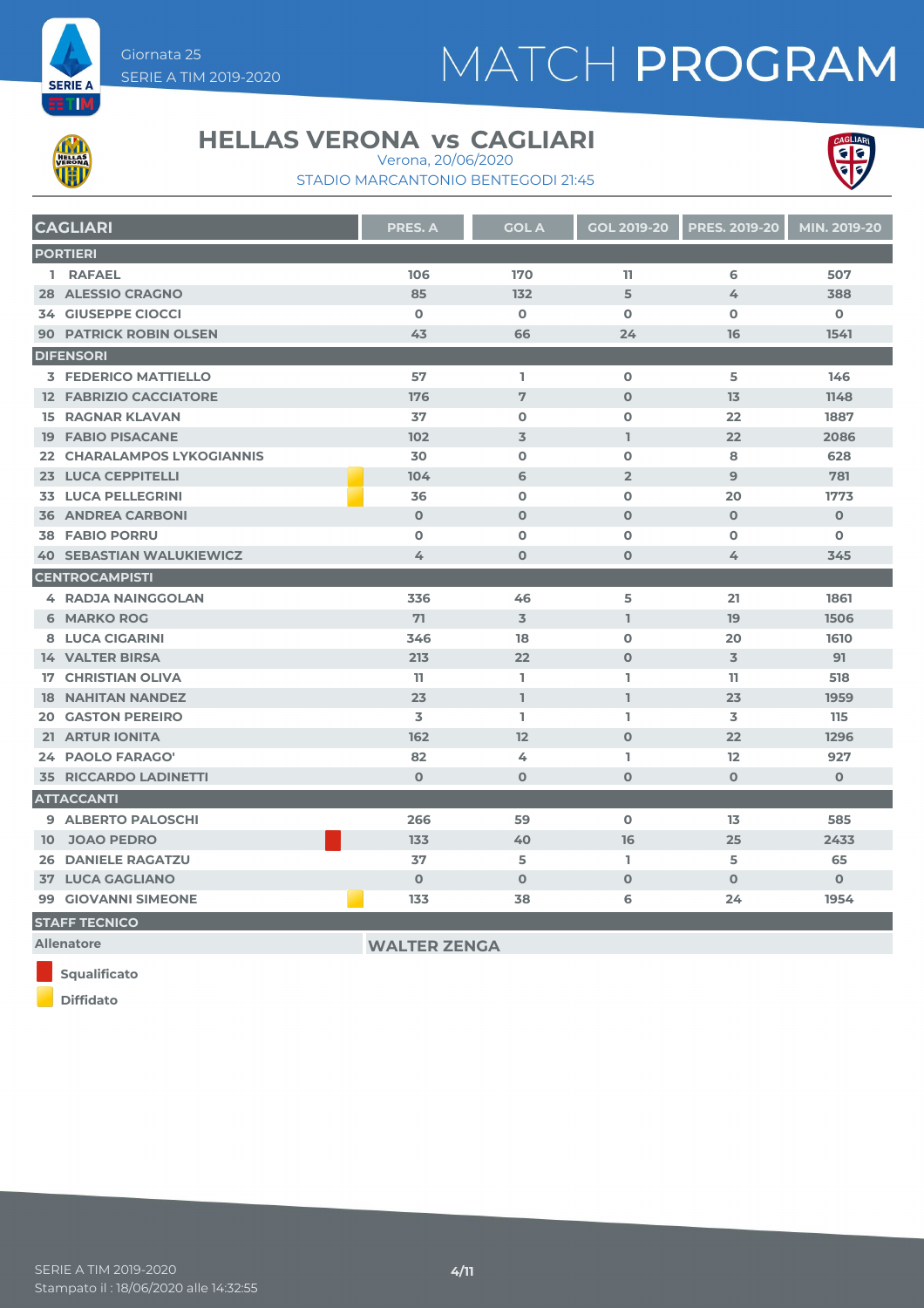

# MATCH PROGRAM



#### **HELLAS VERONA vs CAGLIARI**

STADIO MARCANTONIO BENTEGODI 21:45 Verona, 20/06/2020



### **RENDIMENTO RECENTE**

| <b>HELLAS VERONA</b> |                                                                            |                                  |         |
|----------------------|----------------------------------------------------------------------------|----------------------------------|---------|
| 26^ GIORNATA         | <b>SAMPDORIA</b>                                                           | <b>HELLAS VERONA</b>             |         |
| 08/03/2020           | 32'(2°T) F. QUAGLIARELLA, 41'(2°T) F. QUAGLIARELLA                         | 32'(1°T)[A] E. AUDERO            | $2-1$   |
| <b>24^ GIORNATA</b>  | <b>UDINESE</b>                                                             | <b>HELLAS VERONA</b>             |         |
| 16/02/2020           |                                                                            |                                  | $O-O$   |
| 23^ GIORNATA         | <b>HELLAS VERONA</b>                                                       | <b>JUVENTUS</b>                  |         |
| 08/02/2020           | 31'(2°T) F. BORINI, 41'(2°T) G. PAZZINI                                    | 20'(2 <sup>°</sup> T) C. RONALDO | $2 - 1$ |
| 22^ GIORNATA         | <b>MILAN</b>                                                               | <b>HELLAS VERONA</b>             | 1-1     |
| 02/02/2020           | 29'(1°T) H. CALHANOGLU                                                     | 13'(1°T) D. FARAONI              |         |
| 21^ GIORNATA         | <b>HELLAS VERONA</b>                                                       | <b>LECCE</b>                     |         |
| 26/01/2020           | 19'(1°T) P. DAWIDOWICZ, 34'(1°T) M. PESSINA, 42'(2°T) G.<br><b>PAZZINI</b> |                                  | $3-0$   |

#### **CAGLIARI**

| <b>26^ GIORNATA</b> | <b>CAGLIARI</b>                                                         | <b>ROMA</b>                                                                               |         |
|---------------------|-------------------------------------------------------------------------|-------------------------------------------------------------------------------------------|---------|
| 01/03/2020          | 28'(1°T) JOAO PEDRO, 30'(2°T) G. PEREIRO, 44'(2°T)<br><b>JOAO PEDRO</b> | 29'(1°T) N. KALINIC, 42'(1°T) N. KALINIC, 19'(2°T) J.<br>KLUIVERT, 36'(2°T) H. MKHITARYAN | $3 - 4$ |
| <b>24^ GIORNATA</b> | <b>CAGLIARI</b>                                                         | <b>NAPOLI</b>                                                                             |         |
| 16/02/2020          |                                                                         | <b>21'(2<sup>°</sup>T) D. MERTENS</b>                                                     | $0 - 1$ |
| 23^ GIORNATA        | <b>GENOA</b>                                                            | <b>CAGLIARI</b>                                                                           |         |
| 09/02/2020          | 43'(1 <sup>°</sup> T) G. PANDEV                                         |                                                                                           | $1-O$   |
| <b>22^ GIORNATA</b> | <b>CAGLIARI</b>                                                         | <b>PARMA</b>                                                                              |         |
| 01/02/2020          | 19'(1°T) JOAO PEDRO, 9'(2°T) G. SIMEONE                                 | 42'(1°T) J. KUCKA, 49'(2°T) A. CORNELIUS                                                  | $2 - 2$ |
| 21^ GIORNATA        | <b>INTER</b>                                                            | <b>CAGLIARI</b>                                                                           |         |
| 26/01/2020          | 29'(1°T) L. MARTINEZ                                                    | 33'(2°T) R. NAINGGOLAN                                                                    | 1-1     |

| <b>CONFRONTO SQUADRE (Valori medi)</b> | <b>HELLAS VERONA</b> | <b>CAGLIARI</b> |
|----------------------------------------|----------------------|-----------------|
| <b>Goal Fatti</b>                      | 1.16                 | 1.64            |
| <b>Goal Subiti</b>                     | 1.04                 | 1.6             |
| Tiri totali                            | 8.76                 | 9.28            |
| <b>Tiri in porta</b>                   | 5.16                 | 4.92            |
| <b>Assist</b>                          | 0.56                 | 0.88            |
| Azioni di attacco                      | 47.36                | 46.36           |
| Passaggi riusciti                      | 328.44               | 350.16          |
| Passaggi riusciti %                    | 76%                  | 80%             |
| <b>Falli Fatti</b>                     | 15.2                 | 14.32           |
| <b>Falli Subiti</b>                    | 13.24                | 11.52           |
| <b>Baricentro</b>                      | 50.66m               | 47.99m          |
| <b>Passaggi Chiave</b>                 | 3.2                  | 3.36            |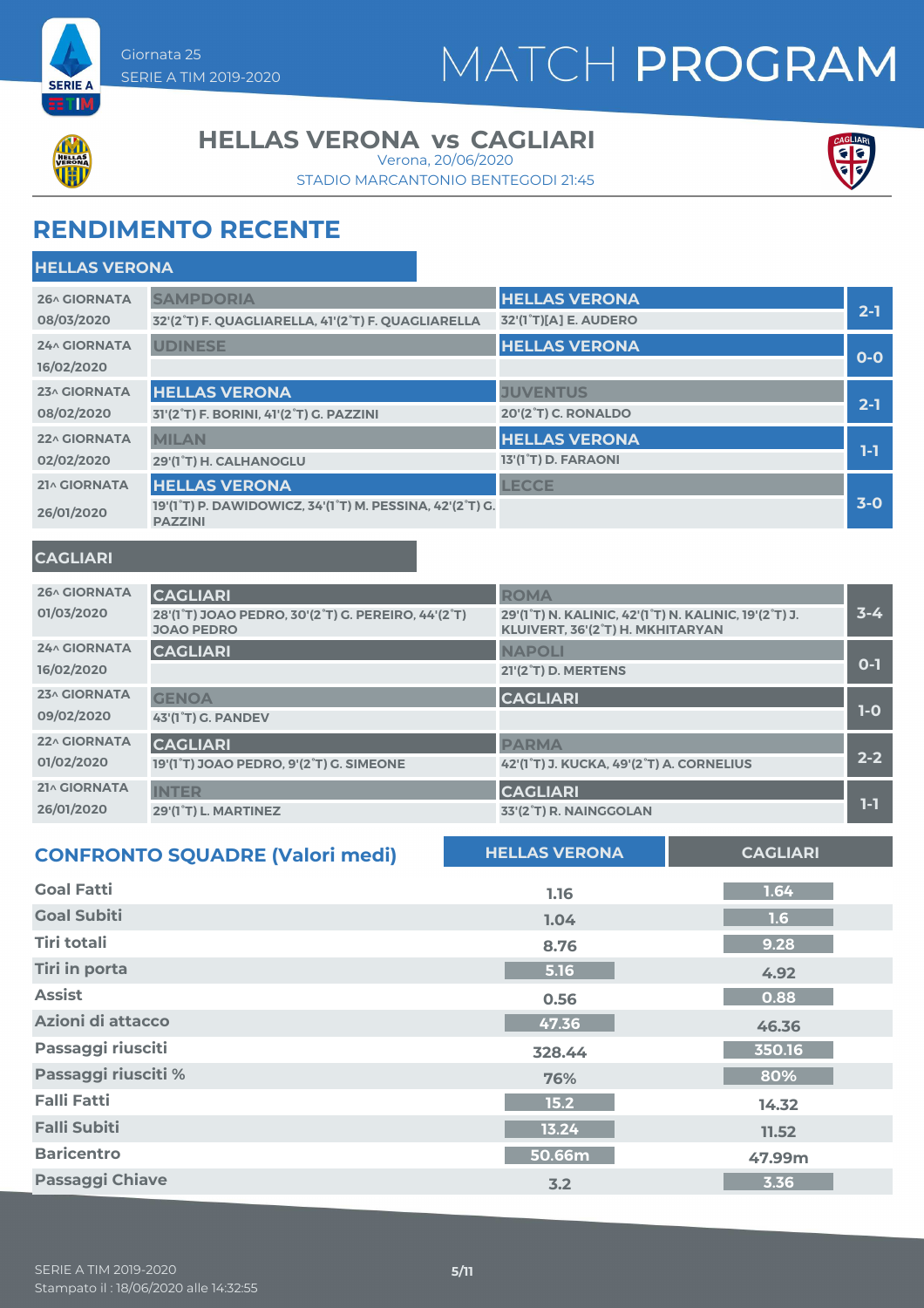# MATCH PROGRAM

**SEDIE** 

#### **HELLAS VERONA vs CAGLIARI**

STADIO MARCANTONIO BENTEGODI 21:45 Verona, 20/06/2020



### **RENDIMENTO ATLETICO \***

| <b>HELLAS VERONA</b>   | Pres. (Min.) | Media (km) | Media<br>print (Km) | <b>CAGLIARI</b>         | Pres. (Min.) | Media (km) | Media<br>Sprint (Km) |
|------------------------|--------------|------------|---------------------|-------------------------|--------------|------------|----------------------|
| <b>5</b> D. FARAONI    | 24 (2313')   | 11.229     | 1.241               | 18 N. NANDEZ            | 23 (1959')   | 10.401     | 1.092                |
| 32 M. PESSINA          | 24 (1844')   | 11.16      | 0.881               | 10 JOAO PEDRO           | 25 (2433')   | 10.369     | 0.931                |
| 34 S. AMRABAT          | 23 (2065')   | 10.849     | 0.964               | <b>6</b> M. ROG         | 19 (1506')   | 10.063     | 0.968                |
| <b>13</b> A. RRAHMANI  | 25 (2392')   | 10.707     | 0.805               | <b>12 F. CACCIATORE</b> | 13 (1148')   | 9.96       | 0.827                |
| 4 M. VELOSO            | 21 (1832')   | 10.679     | 0.889               | 15 R. KLAVAN            | 22 (1887')   | 9.921      | 0.556                |
| 21 K. GUNTER           | 22 (1989')   | 10.327     | 0.543               | 24 P. FARAGO'           | 12 (927')    | 9.841      | 0.959                |
| 88 D. LAZOVIC          | 25 (2348')   | 10.268     | 1.166               | 19 F. PISACANE          | 22 (2086')   | 9.838      | 0.607                |
| 24 M. KUMBULLA         | 18 (1545')   | 10.067     | 0.624               | 23 L. CEPPITELLI        | 9(781)       | 9.71       | 0.518                |
| 98 C. ADJAPONG         | 2(107)       | 10.039     | 0.903               | 4 R. NAINGGOLAN         | 21 (1861')   | 9.652      | 0.735                |
| <b>16</b> F. BORINI    | 5(299')      | 9.379      | 0.921               | 99 G. SIMEONE           | 24 (1954')   | 9.651      | 0.883                |
| 33 A. EMPEREUR         | 3(247)       | 9.343      | 0.496               | 21 A. IONITA            | 22 (1296')   | 9.619      | 0.876                |
| 27 P. DAWIDOWICZ       | 14 (703')    | 9.336      | 0.556               | 8 L. CIGARINI           | 20 (1610')   | 9.603      | 0.457                |
| 20 M. ZACCAGNI         | 23 (1654')   | 9.15       | 0.873               | 40 S. WALUKIEWICZ       | 4(345)       | 9.537      | 0.53                 |
| 10 S. DI CARMINE       | 12(841)      | 8.879      | 0.877               | 22 C. LYKOGIANNIS       | 8(628)       | 9.375      | 0.675                |
| <b>15</b> S. BOCCHETTI | 5(326')      | 8.543      | 0.564               | 33 L. PELLEGRINI        | 20 (1773')   | 9.287      | 0.859                |
| <b>14</b> V. VERRE     | 23 (1437')   | 8.393      | 0.694               | <b>17</b> C. OLIVA      | 11(518')     | 8.525      | 0.592                |
| 9 M. STEPINSKI         | 13 (566')    | 8.169      | 0.838               | 9 A. PALOSCHI           | 3(107)       | 6.016      | 0.515                |
| 29 E. SALCEDO          | 10(485)      | 7.057      | 0.7                 | 20 G. PEREIRO           | 3(115)       | 5.957      | 0.435                |
| 11 G. PAZZINI          | 10(214)      | 4.433      | 0.433               | 14 V. BIRSA             | 3(91)        | 5.829      | 0.396                |
| <b>7</b> E. BADU       | 4(48)        | 1.95       | 0.084               | <b>3</b> F. MATTIELLO   | 5(146)       | 5.296      | 0.582                |
| 23 F. DIMARCO          | 1(17)        | 1.581      | 0.146               | 26 D. RAGATZU           | 5(65)        | 1.699      | 0.22                 |
| <b>25</b> A. DANZI     | 7(4)         | 0.424      | 0.015               |                         |              |            |                      |

**\* Le informazioni riportate sul Rendimento Atletico sono da intendersi riferite al periodo di permanenza nella squadra corrente.**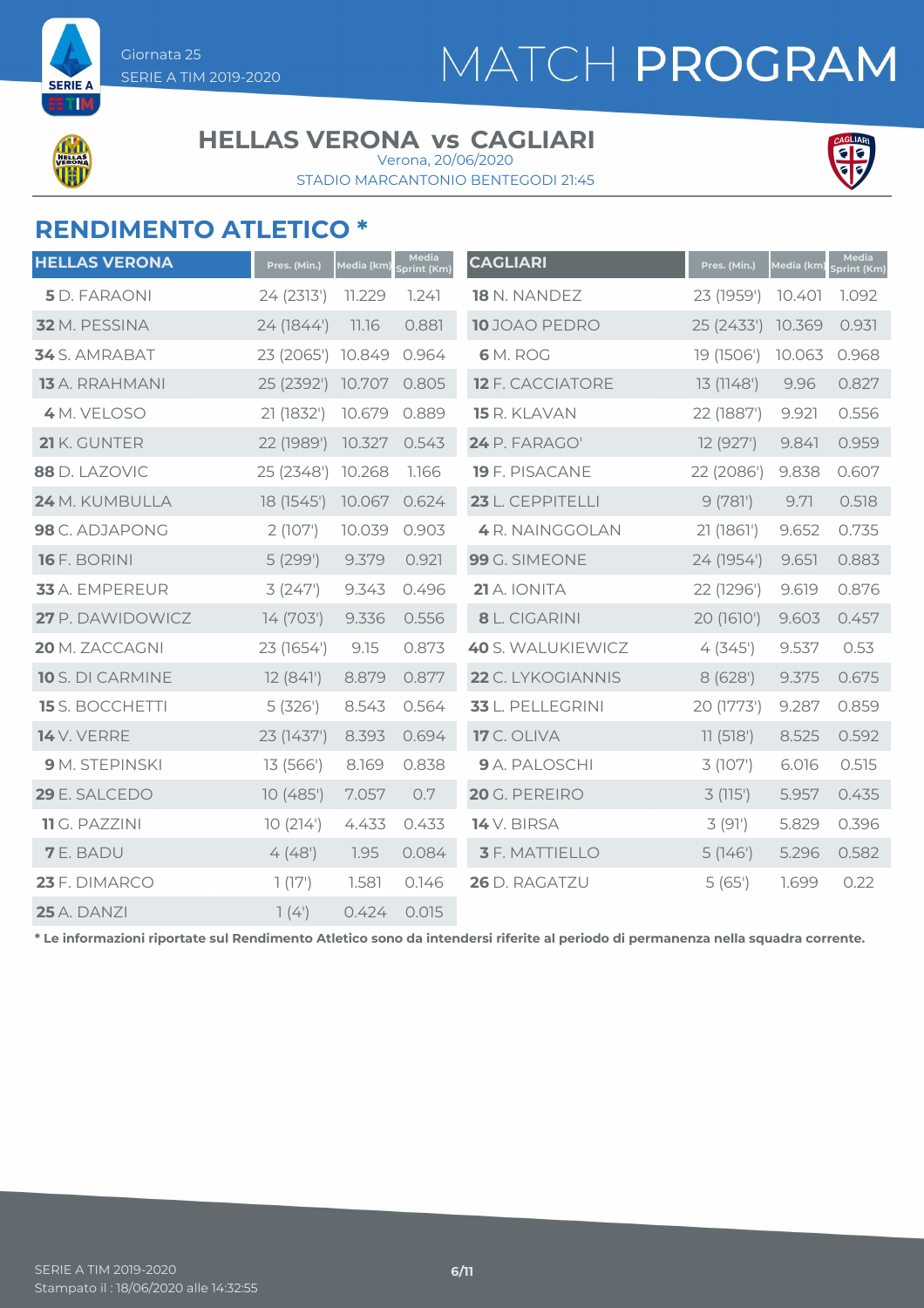



**SERIE A** 7 T I

#### **HELLAS VERONA vs CAGLIARI**

STADIO MARCANTONIO BENTEGODI 21:45 Verona, 20/06/2020



### **GLI INCONTRI DELLA 25 ^ GIORNATA**

| <b>BRESCIA</b>       | <b>NAPOLI</b>    | 21/02/2020 20:45 1 - 2 |
|----------------------|------------------|------------------------|
| <b>BOLOGNA</b>       | <b>UDINESE</b>   | 22/02/2020 15:00 1 - 1 |
| <b>SPAL</b>          | <b>JUVENTUS</b>  | 22/02/2020 18:00 1 - 2 |
| <b>FIORENTINA</b>    | <b>MILAN</b>     | 22/02/2020 20:45 1 - 1 |
| <b>GENOA</b>         | <b>LAZIO</b>     | 23/02/2020 12:30 2 - 3 |
| <b>ROMA</b>          | <b>LECCE</b>     | 23/02/2020 18:00 4 - 0 |
| <b>TORINO</b>        | <b>PARMA</b>     | 20/06/2020 19:30       |
| <b>HELLAS VERONA</b> | <b>CAGLIARI</b>  | 20/06/2020 21:45       |
| <b>ATALANTA</b>      | <b>SASSUOLO</b>  | 21/06/2020 19:30       |
| <b>INTER</b>         | <b>SAMPDORIA</b> | 21/06/2020 21:45       |

### **CLASSIFICA SERIE A**

|                      | <b>PTI</b> | <b>GIOC</b> | <b>VINTE</b>   | <b>NULLE</b>   | <b>PERSE</b>            | <b>GF</b> | <b>GS</b> | <b>DIFF.RETI</b> |
|----------------------|------------|-------------|----------------|----------------|-------------------------|-----------|-----------|------------------|
| <b>JUVENTUS</b>      | 63         | 26          | 20             | 3              | $\overline{3}$          | 50        | 24        | $+26$            |
| <b>LAZIO</b>         | 62         | 26          | 19             | 5              | $\overline{2}$          | 60        | 23        | $+37$            |
| <b>INTER</b>         | 54         | 25          | 16             | $\mathbf 6$    | $\overline{\mathbf{3}}$ | 49        | 24        | $+25$            |
| <b>ATALANTA</b>      | 48         | 25          | 14             | $\mathbf 6$    | 5                       | 70        | 34        | $+36$            |
| <b>ROMA</b>          | 45         | 26          | 13             | $\mathbf 6$    | $\overline{7}$          | 51        | 35        | $+16$            |
| <b>NAPOLI</b>        | 39         | 26          | 11             | 6              | $\mathbf{9}$            | 41        | 36        | $+5$             |
| <b>MILAN</b>         | 36         | 26          | 10             | $\mathbf 6$    | 10                      | 28        | 34        | $-6$             |
| <b>HELLAS VERONA</b> | 35         | 25          | $\overline{9}$ | 8              | 8                       | 29        | 26        | $+3$             |
| <b>PARMA</b>         | 35         | 25          | 10             | 5              | 10                      | 32        | 31        | $+1$             |
| <b>BOLOGNA</b>       | 34         | 26          | 9              | 7              | 10                      | 38        | 42        | $-4$             |
| <b>SASSUOLO</b>      | 32         | 25          | 9              | 5              | 11                      | 41        | 39        | $+2$             |
| <b>CAGLIARI</b>      | 32         | 25          | 8              | 8              | 9                       | 41        | 40        | $+1$             |
| <b>FIORENTINA</b>    | 30         | 26          | $\overline{7}$ | 9              | 10                      | 32        | 36        | $-4$             |
| <b>UDINESE</b>       | 28         | 26          | $\overline{7}$ | 7              | 12                      | 21        | 37        | $-16$            |
| <b>TORINO</b>        | 27         | 25          | 8              | $\overline{3}$ | 14                      | 28        | 45        | $-17$            |
| <b>SAMPDORIA</b>     | 26         | 25          | $\overline{7}$ | 5              | 13                      | 28        | 44        | $-16$            |
| <b>GENOA</b>         | 25         | 26          | $6\phantom{1}$ | 7              | 13                      | 31        | 47        | $-16$            |
| <b>LECCE</b>         | 25         | 26          | 6              | 7              | 13                      | 34        | 56        | $-22$            |
| <b>SPAL</b>          | 18         | 26          | 5              | $\overline{3}$ | 18                      | 20        | 44        | $-24$            |
| <b>BRESCIA</b>       | 16         | 26          | 4              | 4              | 18                      | 22        | 49        | $-27$            |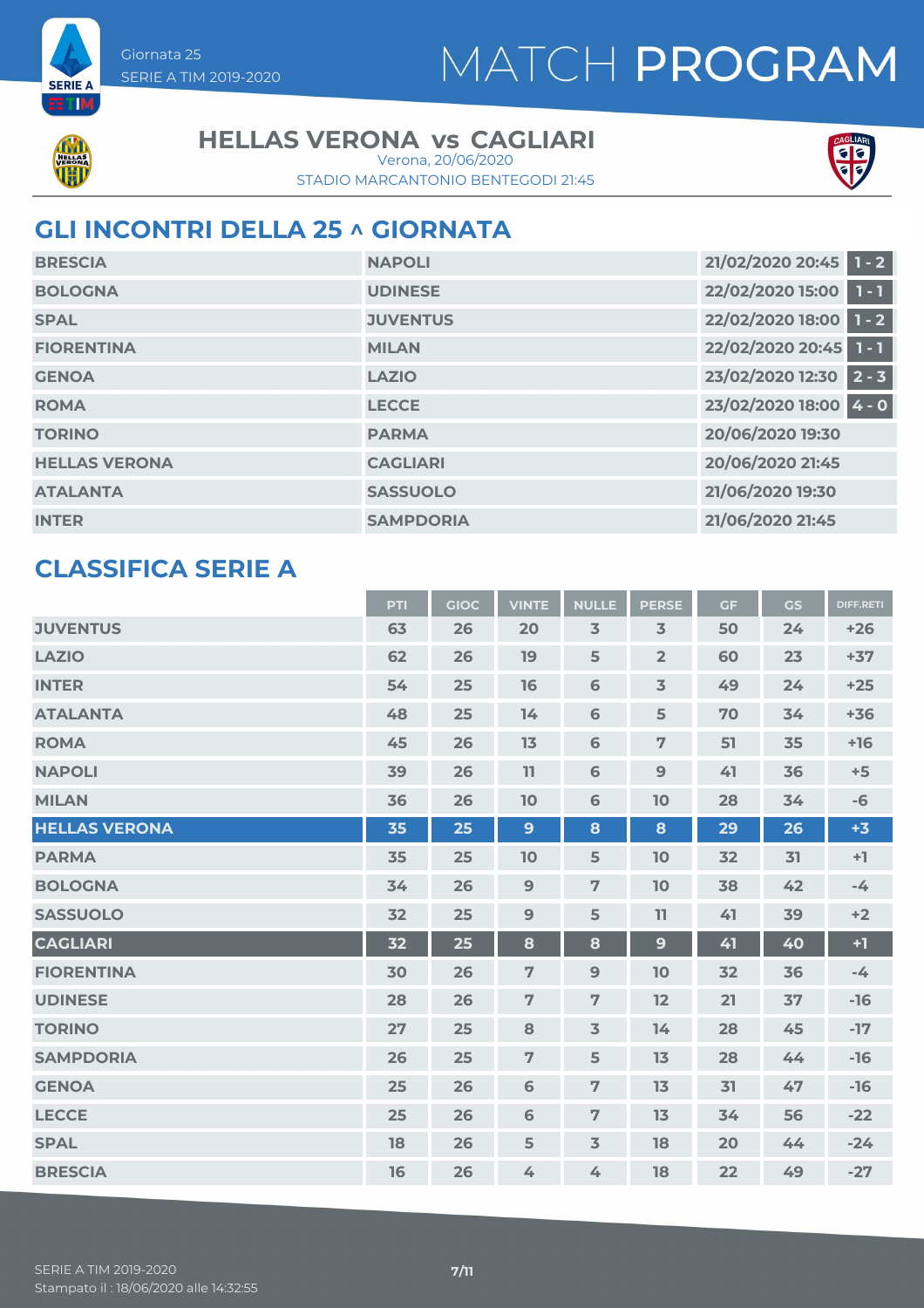



**SERIE A** ETI

#### **HELLAS VERONA vs CAGLIARI**

STADIO MARCANTONIO BENTEGODI 21:45 Verona, 20/06/2020



### **CLASSIFICA GIOCATORI**

| <b>RANKING MARCATORI</b> | <b>Gol(Rigore)</b>                |
|--------------------------|-----------------------------------|
| 1 C. IMMOBILE            | LAZ 27 (10)                       |
| 2 C. RONALDO             | <b>JUV</b> 21 (7)                 |
| <b>3 R. LUKAKU</b>       | $INT$ 17 (4)                      |
| 4 JOAO PEDRO             | CAG 16 (3)                        |
| 5 J. ILICIC              | <b>ATA 15 (0)</b>                 |
| <b>6 L. MURIEL</b>       | <b>ATA 13 (5)</b>                 |
| <b>6 F. CAPUTO</b>       | <b>SAS</b> 13 (1)                 |
| 8 E. DZEKO               | <b>ROM</b> 12 (0)                 |
| 9 D. ZAPATA              | $\overline{11}$ (1)<br><b>ATA</b> |
| <b>L. MARTINEZ</b><br>9  | 11(2)<br><b>INT</b>               |

### **CLASSIFICA SQUADRE**

| <b>RANKING SQUADRE</b>         | <b>Gol - Media Gol</b> |                   |
|--------------------------------|------------------------|-------------------|
| <b>ATALANTA</b>                | 70                     | 2.8               |
| <b>LAZIO</b><br>2              | 60                     | 2.31              |
| <b>ROMA</b><br>3               | 51                     | 1.96              |
| <b>JUVENTUS</b><br>4           | 50                     | 1.92              |
| <b>INTER</b><br>5              | 49                     | 1.9<br>6          |
| <b>CAGLIARI</b><br>6           | 41                     | 1.64              |
| <b>NAPOLI</b><br>6             | 41                     | 1.58              |
| <b>SASSUOLO</b><br>6           | 41                     | 1.64              |
| <b>BOLOGNA</b><br>$\mathbf{c}$ | 38                     | 1.46              |
| <b>LECCE</b><br>10             | 34                     | 1.31              |
| <b>FIORENTINA</b><br>m         | 32                     | 1.23              |
| <b>PARMA</b><br>Ш              | 32                     | 1.28              |
| <b>GENOA</b><br>13             | 31                     | 1.19              |
| <b>14 HELLAS VERONA</b>        | 29                     | 1.16              |
| <b>15 MILAN</b>                | 28                     | 1.08              |
| <b>SAMPDORIA</b><br>15         | 28                     | 1.12 <sub>2</sub> |
| <b>TORINO</b><br>15            | 28                     | 1.12 <sub>2</sub> |
| <b>BRESCIA</b><br>18           | 22                     | 0.85              |
| <b>19 UDINESE</b>              | 21                     | 0.81              |
| 20 SPAL                        | 20                     | 0.77              |

|                         | <b>RANKING SQUADRE</b> | <u> Tot Tir</u> i - In Porta - Fuori |
|-------------------------|------------------------|--------------------------------------|
|                         | <b>ATALANTA</b>        | 376 226 150                          |
| $\overline{2}$          | <b>NAPOLI</b>          | 352 182 170                          |
| $\overline{\mathbf{3}}$ | <b>ROMA</b>            | 330 184 146                          |
| 4                       | <b>LAZIO</b>           | 326 195 131                          |
| 5                       | <b>JUVENTUS</b>        | 131<br>315 184                       |
| 6                       | <b>BOLOGNA</b>         | 133<br>288 155                       |
| 7                       | <b>MILAN</b>           | 286 143 143                          |
| 8                       | <b>INTER</b>           | 280 176 104                          |
| 9                       | <b>FIORENTINA</b>      | 263 142 121                          |
| 10                      | <b>SAMPDORIA</b>       | <b>118</b><br>249 131                |
| 11                      | <b>SASSUOLO</b>        | 103<br>247 144                       |
| 12                      | <b>LECCE</b>           | 113<br>245 132                       |
| 13                      | <b>UDINESE</b>         | <b>120</b><br>236 116                |
| 14                      | <b>SPAL</b>            | 234 103 131                          |
| 15                      | <b>CAGLIARI</b>        | 109<br>232 123                       |
| 15                      | <b>PARMA</b>           | 116<br><b>116</b><br>232             |
| 17                      | <b>GENOA</b>           | 95<br>223 128                        |
| 18                      | <b>HELLAS VERONA</b>   | 90<br>219<br><b>129</b>              |
| 19                      | <b>BRESCIA</b>         | 89<br>197 108                        |
|                         | <b>20 TORINO</b>       | 195 105<br>90                        |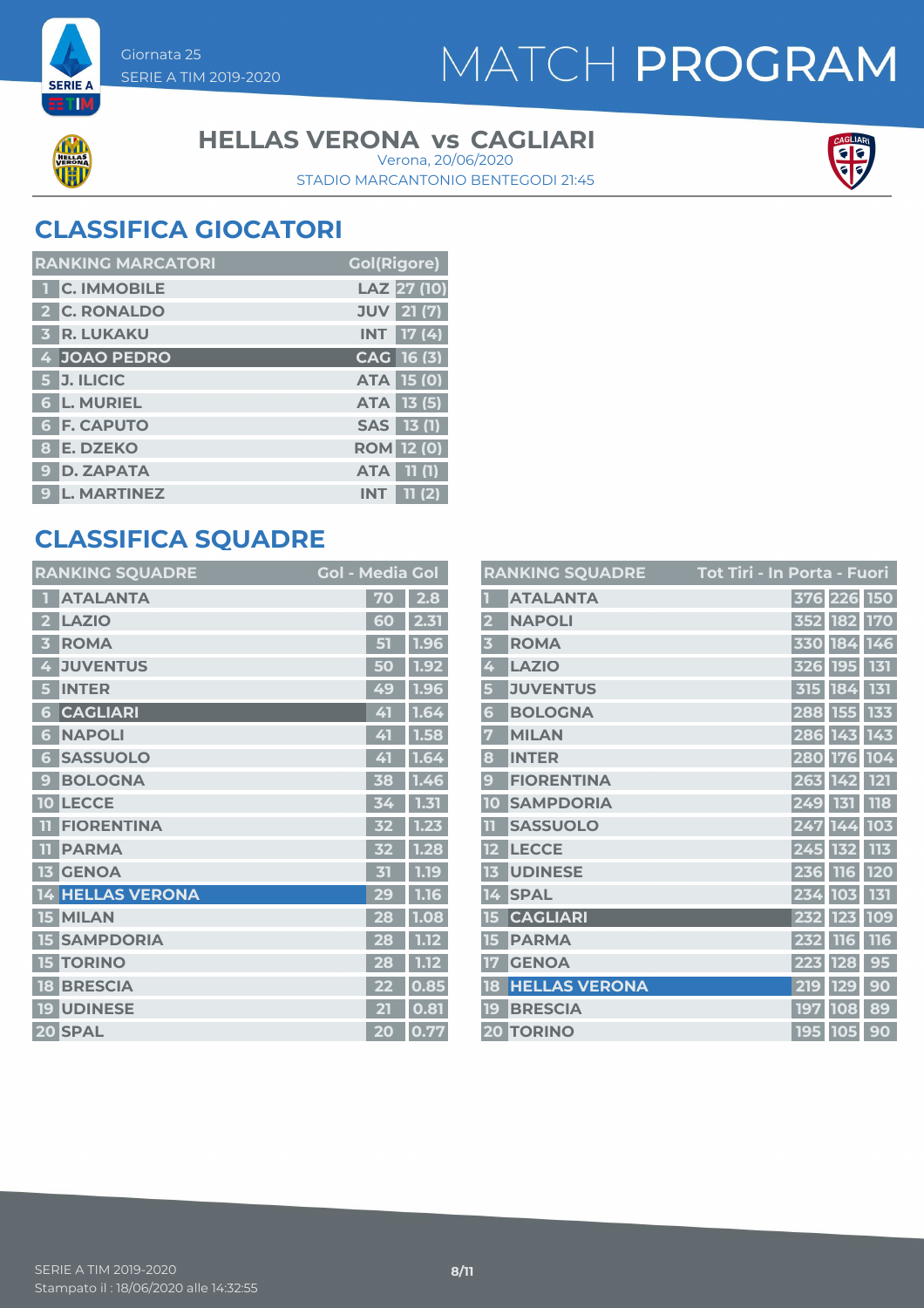# MATCH PROGRAM



**SERIE A** TΙ

### **HELLAS VERONA vs CAGLIARI**



STADIO MARCANTONIO BENTEGODI 21:45 Verona, 20/06/2020

|                | <b>RAINNINU SUUADRE</b> | дээнэ           |
|----------------|-------------------------|-----------------|
| п              | <b>ATALANTA</b>         | 43              |
| $\overline{2}$ | <b>LAZIO</b>            | 37              |
| 3              | <b>JUVENTUS</b>         | 31              |
| 4              | <b>INTER</b>            | 30              |
| 4              | <b>SASSUOLO</b>         | 30              |
| 6              | <b>NAPOLI</b>           | 28              |
| 6              | <b>ROMA</b>             | 28              |
| 8              | <b>PARMA</b>            | 24              |
| 9              | <b>CAGLIARI</b>         | 22 <sub>2</sub> |
|                | <b>10 BOLOGNA</b>       | 21              |
|                | <b>TT LECCE</b>         | 19              |
|                | <b>12 GENOA</b>         | 18              |
|                | <b>13 FIORENTINA</b>    | 17              |
|                | <b>14 UDINESE</b>       | 16              |
|                | <b>15 TORINO</b>        | 15              |
|                | <b>16 BRESCIA</b>       | 14              |
|                | <b>16 HELLAS VERONA</b> | 14              |
|                | <b>16 SAMPDORIA</b>     | 14              |
|                | <b>19 MILAN</b>         | 13              |
|                | 20 SPAL                 | 10              |

**RANKING SQUADDE** Assistant Assistant Assistant Assistant Assistant Assistant Assistant Assistant Assistant Assistant Assistant Assistant Assistant Assistant Assistant Assistant Assistant Assistant Assistant Assistant Assi

|                         | <b>RANKING SQUADRE</b>  | <u>Passaggi riusciti - % *</u> |        |    |
|-------------------------|-------------------------|--------------------------------|--------|----|
|                         | <b>NAPOLI</b>           |                                | 530.12 | 87 |
| $\overline{\mathbf{2}}$ | <b>JUVENTUS</b>         |                                | 519.73 | 87 |
| 3                       | <b>SASSUOLO</b>         |                                | 467.04 | 85 |
| 4                       | <b>ATALANTA</b>         |                                | 457.28 | 84 |
| 5                       | <b>INTER</b>            |                                | 439.6  | 84 |
| 6                       | <b>MILAN</b>            |                                | 424.77 | 83 |
| 7                       | <b>LAZIO</b>            |                                | 414.31 | 84 |
| 8                       | <b>ROMA</b>             |                                | 412.04 | 84 |
| 9                       | <b>BOLOGNA</b>          |                                | 377    | 80 |
|                         | <b>10 GENOA</b>         |                                | 369.88 | 81 |
| m                       | <b>CAGLIARI</b>         |                                | 350.16 | 80 |
|                         | <b>FIORENTINA</b>       |                                | 337.62 | 80 |
|                         | <b>13 UDINESE</b>       |                                | 337.42 | 80 |
|                         | 14 SPAL                 |                                | 330.12 | 80 |
|                         | <b>15 HELLAS VERONA</b> |                                | 328.44 | 76 |
|                         | <b>16 LECCE</b>         |                                | 322    | 79 |
| 17                      | <b>TORINO</b>           |                                | 307.64 | 77 |
|                         | <b>18 SAMPDORIA</b>     |                                | 295.2  | 76 |
|                         | <b>19 PARMA</b>         |                                | 289.28 | 77 |
|                         | <b>20 BRESCIA</b>       |                                | 263.77 | 74 |

| <b>RANKING SQUADRE</b>     | Passaggi Chiave* |      |
|----------------------------|------------------|------|
| <b>JUVENTUS</b>            |                  | 4.58 |
| <b>NAPOLI</b>              |                  | 4.54 |
| <b>ATALANTA</b>            |                  | 4.52 |
| <b>LAZIO</b>               |                  | 4.38 |
| <b>INTER</b>               |                  | 3.92 |
| <b>ROMA</b><br>6           |                  | 3.77 |
| <b>MILAN</b>               |                  | 3.62 |
| <b>CAGLIARI</b><br>8       |                  | 3.36 |
| <b>SASSUOLO</b><br>8       |                  | 3.36 |
| <b>10 BOLOGNA</b>          |                  | 3.35 |
| <b>HELLAS VERONA</b><br>11 |                  | 3.2  |
| <b>12 FIORENTINA</b>       |                  | 3.15 |
| <b>13 SAMPDORIA</b>        |                  | 3.04 |
| <b>14 GENOA</b>            |                  | 2.81 |
| <b>15 UDINESE</b>          |                  | 2.77 |
| <b>16 TORINO</b>           |                  | 2.72 |
| <b>PARMA</b><br>17         |                  | 2.64 |
| <b>18 BRESCIA</b>          |                  | 2.5  |
| <b>19 LECCE</b>            |                  | 2.46 |
| 20 SPAL                    |                  | 2.15 |
| * Valori medi per partita. |                  |      |

| <b>RANKING SQUADRE</b>  | Recuperi*            |       |
|-------------------------|----------------------|-------|
|                         | <b>HELLAS VERONA</b> | 92.08 |
| $\overline{\mathbf{2}}$ | <b>PARMA</b>         | 89    |
| $\overline{\mathbf{3}}$ | <b>UDINESE</b>       | 84.73 |
| 4                       | <b>TORINO</b>        | 81.92 |
| 5                       | <b>BRESCIA</b>       | 80.65 |
| 6                       | <b>ATALANTA</b>      | 80.36 |
| 7                       | <b>FIORENTINA</b>    | 79.46 |
| 8                       | <b>INTER</b>         | 78.76 |
| 9                       | <b>SAMPDORIA</b>     | 78.32 |
|                         | <b>10 GENOA</b>      | 77.27 |
|                         | <b>11 CAGLIARI</b>   | 76.04 |
|                         | <b>12 BOLOGNA</b>    | 74.65 |
|                         | <b>13 SPAL</b>       | 74.38 |
|                         | <b>14 LAZIO</b>      | 74.08 |
|                         | <b>15 ROMA</b>       | 73.88 |
|                         | <b>16 MILAN</b>      | 73.42 |
|                         | <b>17 JUVENTUS</b>   | 72.27 |
|                         | <b>18 LECCE</b>      | 65.96 |
|                         | <b>19 NAPOLI</b>     | 63    |
|                         | <b>20 SASSUOLO</b>   | 62.2  |

\* Valori medi per partita.

\* Valori medi per partita.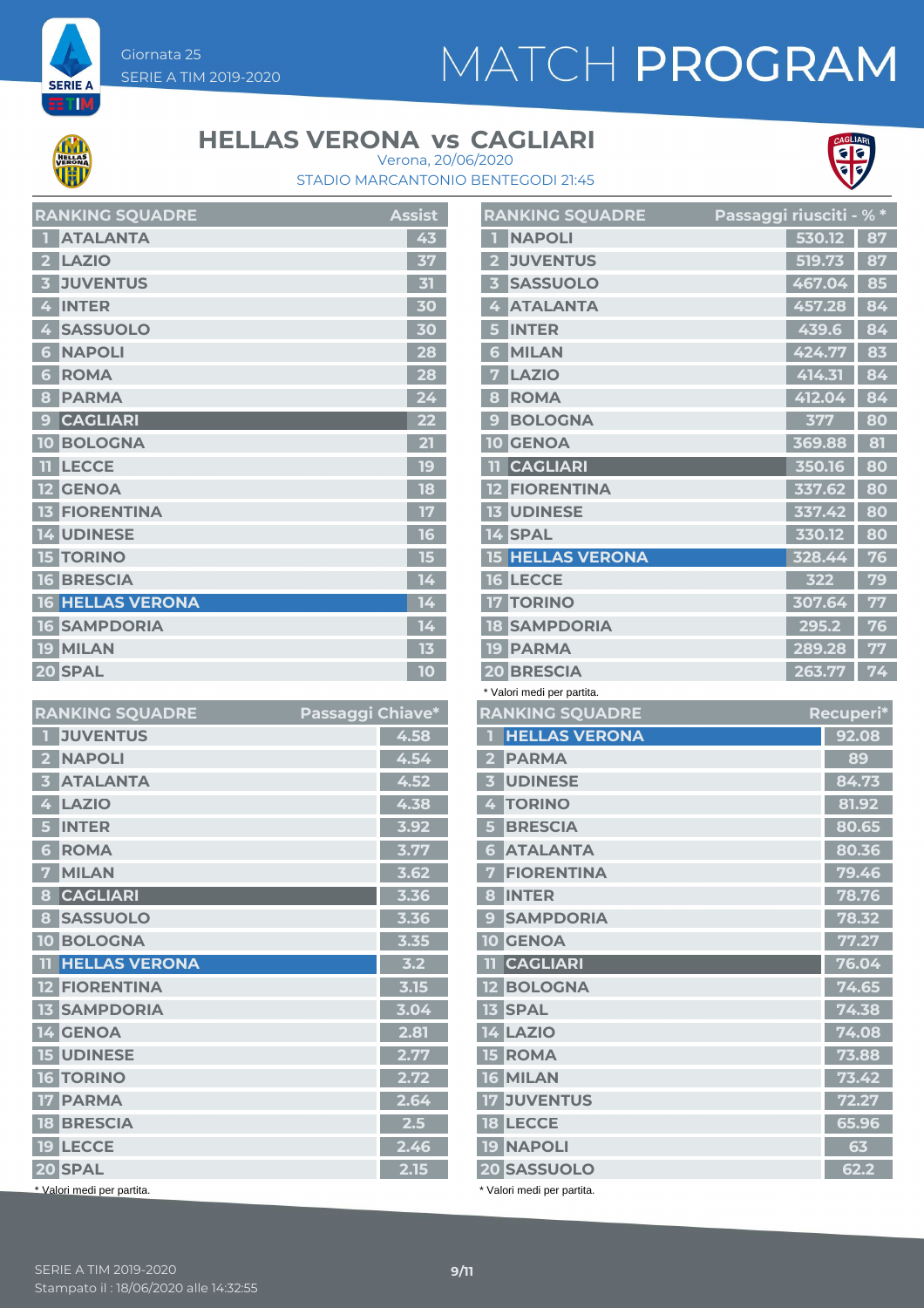# MATCH PROGRAM



**SERIE A ETM** 

### **HELLAS VERONA vs CAGLIARI**



STADIO MARCANTONIO BENTEGODI 21:45 Verona, 20/06/2020

| <b>RANKING SQUADRE</b>  | Tot. Parate - M <u>edia</u> |
|-------------------------|-----------------------------|
| <b>SPAL</b>             | 4.5<br>117                  |
| <b>LECCE</b>            | 116                         |
| 2                       | 4.46                        |
| <b>PARMA</b>            | 112<br>4.48                 |
| <b>BRESCIA</b>          | ווו                         |
| 4                       | 4.27                        |
| <b>TORINO</b>           | 108                         |
| 5                       | 4.32                        |
| <b>GENOA</b>            | 108                         |
| $\overline{\bullet}$    | 4.15                        |
| <b>SASSUOLO</b>         | 4.24                        |
| 7                       | 106                         |
| <b>UDINESE</b>          | 105                         |
| 8                       | 4.04                        |
| <b>LAZIO</b>            | 3.65                        |
| $\overline{\mathsf{C}}$ | 9                           |
| <b>JUVENTUS</b>         | 3.54                        |
| $\overline{0}$          | 92                          |
| <b>FIORENTINA</b>       | 3.5                         |
| TI                      | 91                          |
| <b>CAGLIARI</b>         | 3.6<br>9<br>$\overline{0}$  |
| <b>MILAN</b>            | 3.46                        |
| 13                      | 90                          |
| <b>BOLOGNA</b>          | 3.31<br>86                  |
| <b>HELLAS VERONA</b>    | 3.44<br>86                  |
| <b>SAMPDORIA</b>        | 3.28                        |
| 6                       | 82                          |
| <b>ROMA</b>             | 3.12                        |
| 17                      | 81                          |
| <b>NAPOLI</b>           | 2.96                        |
| 18                      | 77                          |
| <b>INTER</b>            | 2.64                        |
| 19                      | 66                          |
| 20 ATALANTA             | 2.36<br>59                  |

|                | <b>RANKING SQUADRE</b> | Media Km |
|----------------|------------------------|----------|
| п              | <b>INTER</b>           | 112.814  |
| $\overline{2}$ | <b>LECCE</b>           | 109.815  |
| 3              | <b>JUVENTUS</b>        | 109.774  |
| 4              | <b>HELLAS VERONA</b>   | 109.688  |
| 5              | <b>PARMA</b>           | 109.435  |
| 6              | <b>LAZIO</b>           | 109.113  |
| 7              | <b>ROMA</b>            | 109.045  |
| 8              | <b>BOLOGNA</b>         | 108.99   |
| 9              | <b>ATALANTA</b>        | 108.908  |
|                | <b>10 SPAL</b>         | 108.392  |
|                | <b>TI SASSUOLO</b>     | 108.374  |
|                | <b>12 SAMPDORIA</b>    | 108.034  |
|                | <b>13 FIORENTINA</b>   | 107.728  |
|                | 14 MILAN               | 107.496  |
|                | <b>15 NAPOLI</b>       | 107.189  |
|                | <b>16 BRESCIA</b>      | 107.13   |
|                | <b>17 UDINESE</b>      | 107.116  |
|                | <b>18 GENOA</b>        | 106.258  |
|                | <b>19 CAGLIARI</b>     | 105.645  |
|                | <b>20 TORINO</b>       | 104.387  |